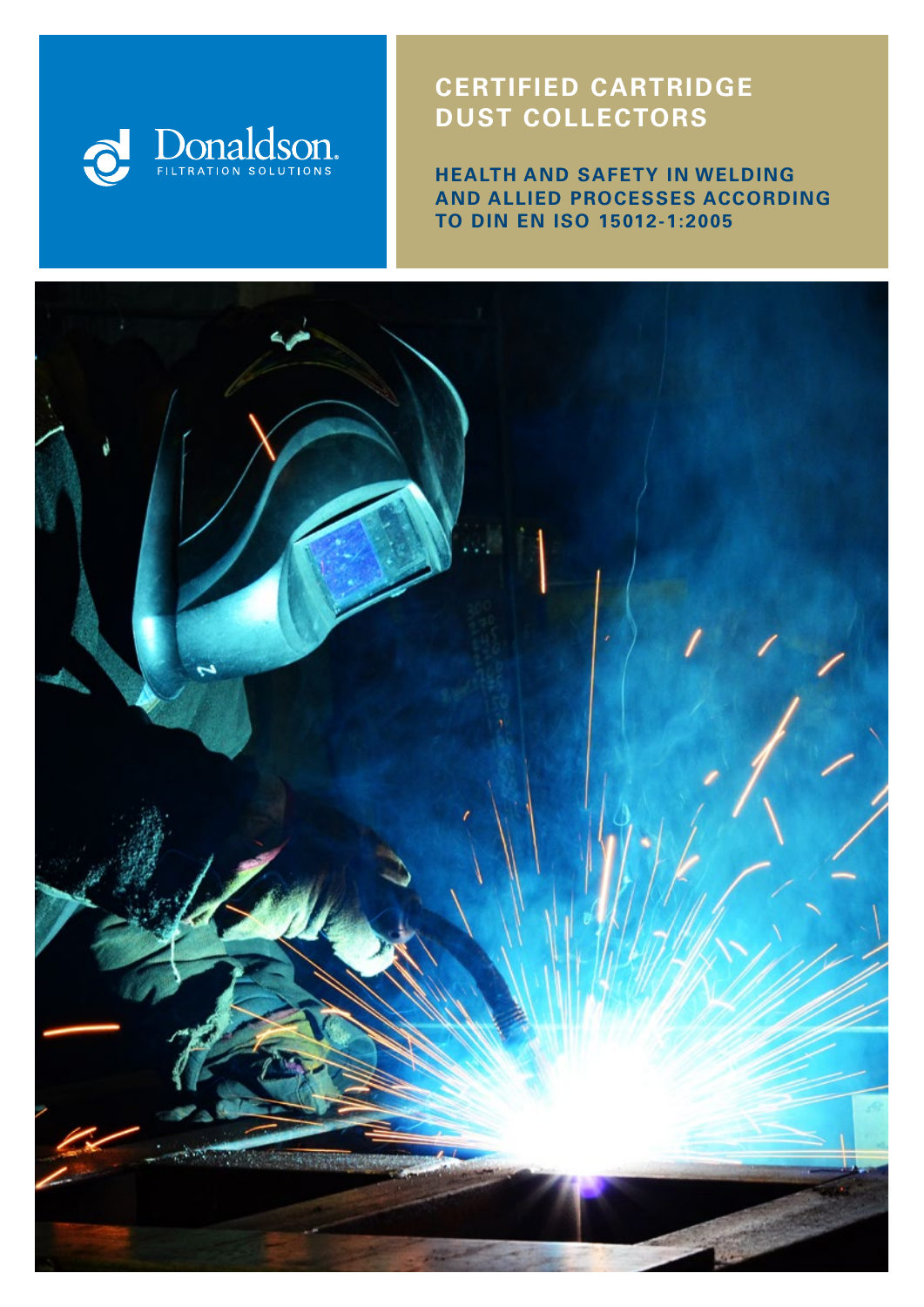# **W3 CERTIFIED PRODUCTS FROM DONALDSON**

Donaldson is a leading worldwide provider of filtration systems that improve people's lives, enhance our customers' equipment performance, and protect our environment.

We offer a great variety of cartridge dust collectors for welding and thermal cutting fumes in various sizes. Seven types of our DFPRO range and three types of our Downflo Oval® (DFO) range are certified by the German Institute IFA\* (Institute for Employment Protection) and are therefore approved for the highest available welding fume class W3.





DFPRO Range Certificate No.: 201123538/1140 DFO Range Certificate No.: 201021221/1140



### DONALDSON SERVICES

Donaldson products enhance operational safety and increase product quality and energy savings. With an allembracing service concept, a support network throughout Europe, qualified service engineers and individual service offerings we are your perfect partner throughout the entire product life cycle of your dust collection systems – for Donaldson Torit® DCE® and most other popular brands.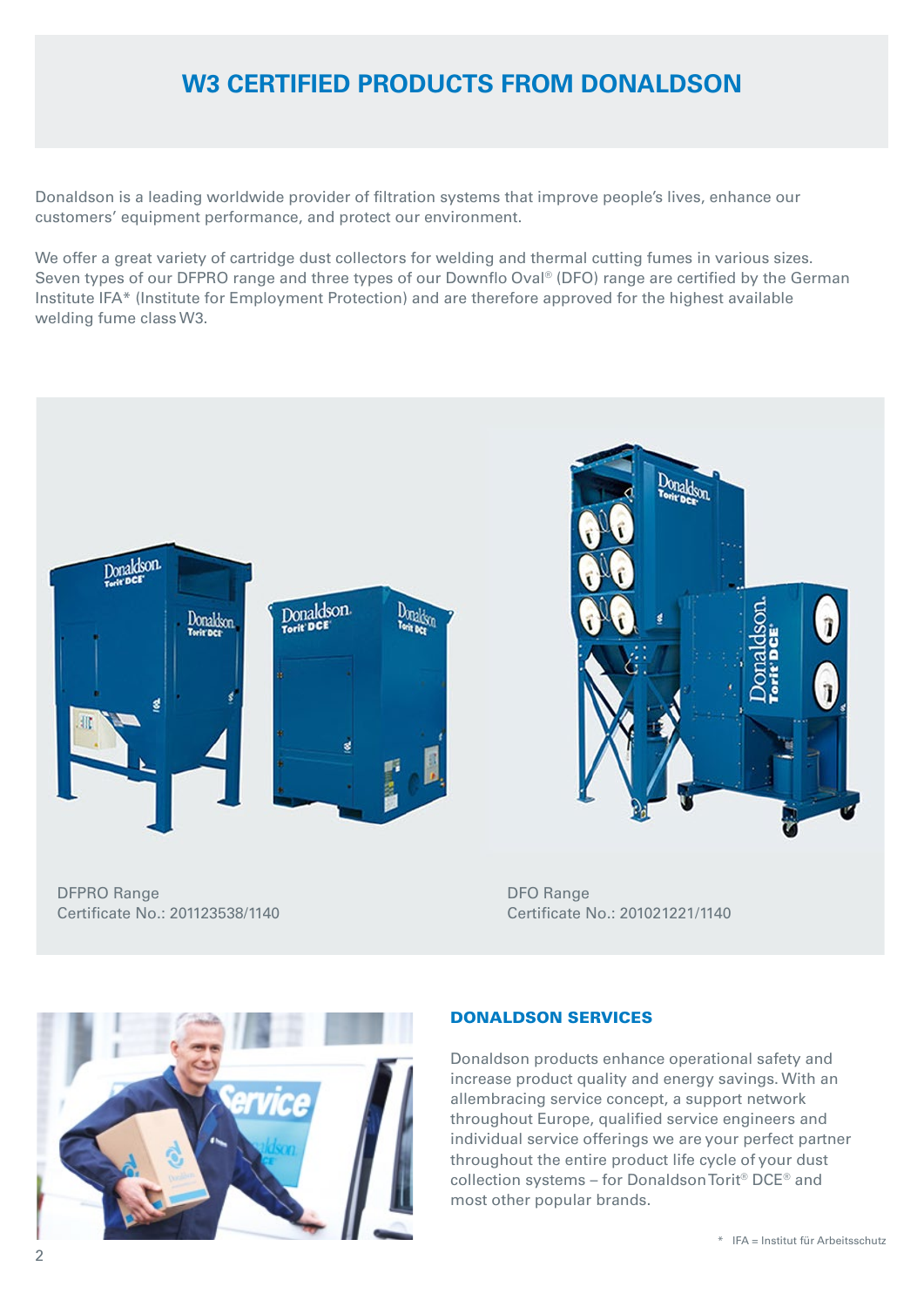# **WELDING AND THERMAL CUTTING FUME APPROVED CARTRIDGE DUST COLLECTORS**



The IFA (formerly abbreviated as BGIA\*) is a test and certification body affiliated to the testing and certification system of the German Social Accident Insurance Institutions.

The results of the determination of the capture efficiency of welding fume extraction devices by the IFA were also adopted as new requirements in the international norm DIN EN ISO 15012-1:2005.





## WELDING FUME CLASSES

| <b>Welding</b><br><b>Fume</b><br><b>Class</b> | <b>Separation</b><br><b>Efficiency</b> | <b>Application</b>                                                                                        |
|-----------------------------------------------|----------------------------------------|-----------------------------------------------------------------------------------------------------------|
| W 1                                           | $\geq$ 95 %                            | Unalloyed and<br>low-alloyed<br>steel, i.e. steel<br>with a very low<br>nickel and<br>chromium<br>content |
| W <sub>2</sub>                                | $\geq 98 \%$                           | As above and<br>alloyed steel,<br>i.e. steel with<br>a nickel and<br>chromium<br>content $\leq$ 30 %      |
| W <sub>3</sub>                                | $\geq 99 \%$                           | As above and<br>high-alloyed<br>steel                                                                     |